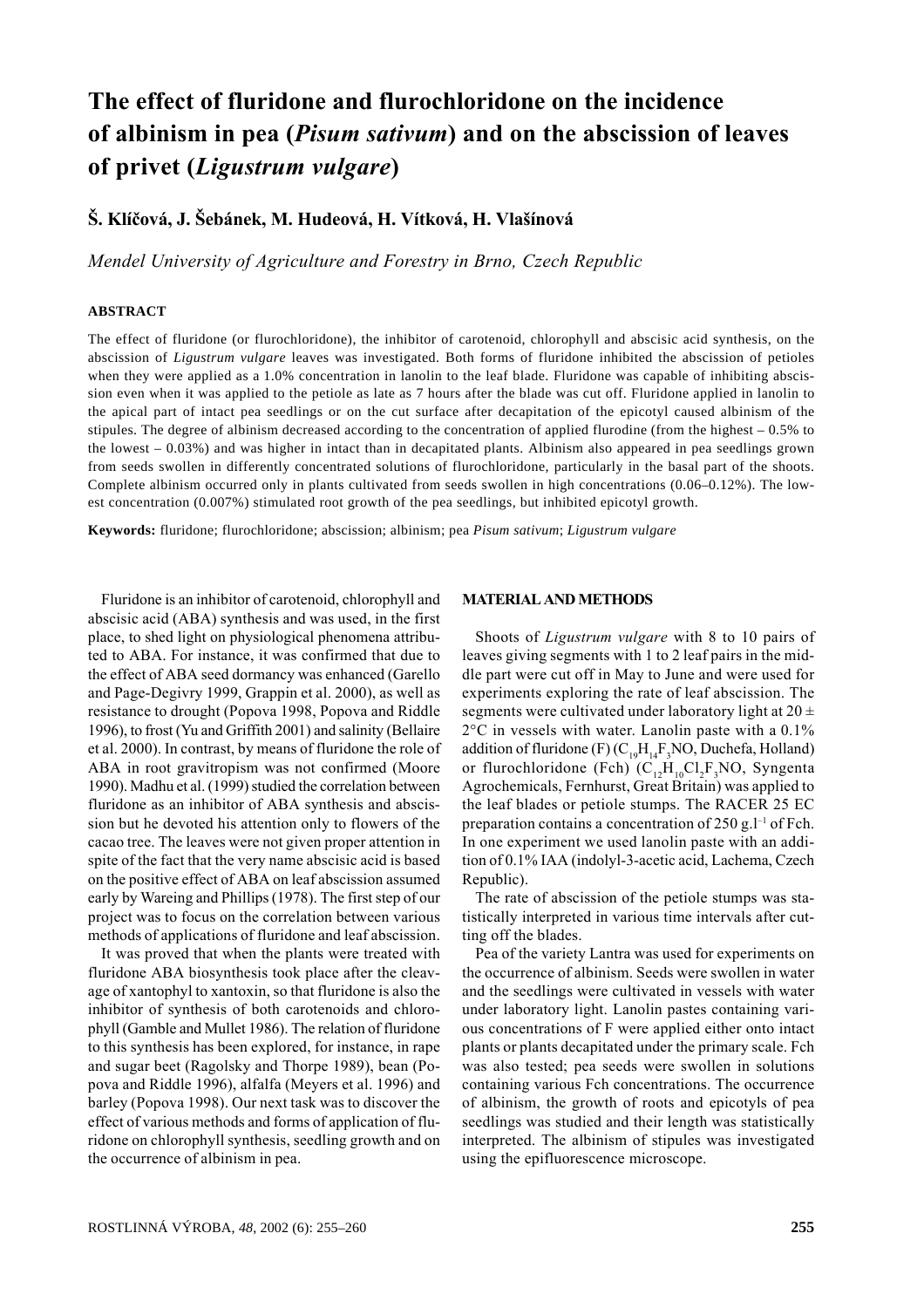Table 1. The effect of fluridone on the abscission of four petiole stumps of one *Ligustrum vulgare* segments (application to the blade)

| <b>Series</b> | Application |                 | Abscised petiole stumps     |  |  |
|---------------|-------------|-----------------|-----------------------------|--|--|
|               |             | $24 h^*$        | $48 h^{**}$                 |  |  |
|               |             |                 | after cutting off the blade |  |  |
|               | fluridone   | $0.46 \pm 0.73$ | $1.60 \pm 1.30$             |  |  |
|               | IA A        | $0.20 \pm 0.48$ | $0.33 \pm 0.71$             |  |  |
| $\mathcal{R}$ | control     | $1.30 \pm 0.83$ | $4.00 \pm 0.0$              |  |  |

\* differences between series 1–3, 2–3, are highly significant, differences between series 1–2 are insignificant

\*\* differences between series  $1-3$ ,  $2-3$   $1-2$  are highly significant

The experimental plants were selected as conventional model species used in the experimental morphologic school of prof. Dostál. Details of the used methods are given in the descriptions of the respective experiments.

#### **RESULTS**

### FLURIDONE (F) APPLICATION

#### **The effect of F on** *Ligustrum vulgare* **leaf abscission**

**Application to the blade.** The experiment was focused on the effect of F applied to the blades on leaf abscission when compared to IAA. Both F and IAA were applied as 0.1% lanolin paste onto the blades, which were cut off after 24 hours; 24 and 48 hours later the abscission of petiole stumps was determined. Compared to control plants, the inhibition of abscission by both F and IAA was highly significant, and 48 hours after cutting off the blade the inhibiting effect of F was highly significantly lower than that of IAA (Table 1).

**Application to the petiole stumps.** In the next experiment, F was applied to the petiole stumps after cutting off the blades. In this experiment the focus was on how long after cutting off the blade could the application of F still influence the rate of petiole abscission. The F in 0.1% lanolin paste was applied 0.5 to 15 hours after cutting off the blade. If F was applied to the petioles deprived of blades after 0.5 to 7 hours, the abscission caused by fluridone was highly significantly inhibited 22 hours after cutting. However, up to 24 hours after cutting off the blades F inhibited abscission only in the case that it was applied 0.5 hours after cutting off the blade (Table 2).

**The effect on the occurrence of albinism in** *Pisum sativum***.** Different concentrations of F were applied to the apical part of the epicotyl of intact pea seedlings and to the cut surface after decapitation of the epicotyl. Depending on the concentrations, F inhibited chlorophyll synthesis in intact plants, and various degrees of albinism appeared on the plants (Figure 1). In decapitated plants, the occurrence of albino plants was lower (Figure 2).

#### FLUROCHLORIDONE (Fch) APPLICATION

#### **The effect of Fch on the abscission of** *Ligustrum vulgare* **leaves**

Segments from the middle part of the shoots with two pairs of leaves were divided into apical and basal parts and the blades were treated with 0.1% Fch paste. Four days later, the blades were cut off and 48 hours after defoliation petiole abscission was observed and was compared with the controls (Table 3). The table shows that the inhibition of abscission due to Fch was highly significant only in the basal segment where abscission was quicker than in the apical segment; however, this effect was highly significant only in the control segment.

#### **The effect of swelling** *Pisum sativum* **seeds in a Fch solution on the occurrence of albinism**

The seeds were soaked in 4 concentrations of Fch solutions for 12 hours, the controls in water, and then sown out in vegetation pots with soil. The growth of the pea seedlings is given in Table 4 showing that in 2 and 6-day old plants the 0.0007% concentration of Fch stimulated root growth. All Fch concentrations inhibited the growth of epicotyls of 6-day old plants, but only the highest concentration of 0.03% inhibited root growth. Albinism appeared in 12-day old plants only when this concentration was used, i.e. on the first primary scale and/or on the epicotyl base.

In order to verify the potential occurrence of a higher degree of albinism caused by Fch, the seeds were swollen for 12 hours in 5 concentrations of Fch (0.12, 0.06, 0.03, 0.015, 0.0015%) and in water. After sowing out into vegetation pots with soil, inhibition and total albinism appeared with 0.06–0.12% concentrations. In plants where the 0.03% concentration was used, albinism gradually declined (Figure 3). The epifluorescence microscope was used to compare the completely albinic stipules of fluro-

Table 2. The effect of fluridone on the abscission of two petiole stumps of one *Ligustrum vulgare* segment (application onto stumps)

| Hours of application of fluridone on<br>petiole stump after cutting off the blade |      | 0.5                                                                                            | 4 | $\overline{\phantom{a}}$ | Control |
|-----------------------------------------------------------------------------------|------|------------------------------------------------------------------------------------------------|---|--------------------------|---------|
| Abscised petioles after                                                           |      | 22 h $0.42 \pm 0.7$ $0.50 \pm 0.7$ $0.32 \pm 0.6$ $1.05 \pm 0.9$ $1.67 \pm 0.7$ $1.68 \pm 0.6$ |   |                          |         |
|                                                                                   | 24 h | $1.42 \pm 0.8$ $1.92 \pm 0.3$ $1.85 \pm 0.5$ $1.95 \pm 0.3$ $2.00 \pm 0.0$ $2.00 \pm 0.0$      |   |                          |         |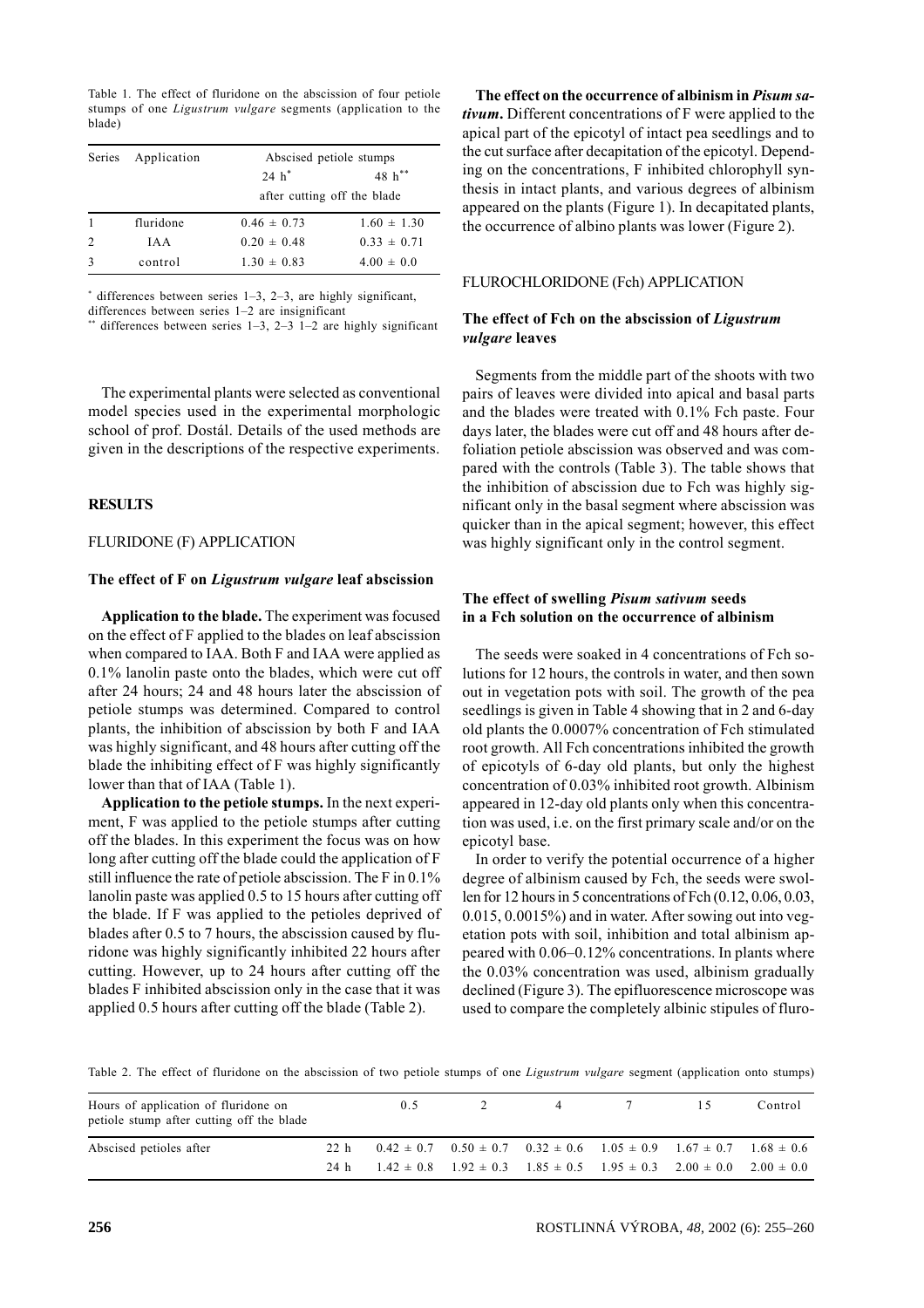Table 3. The effect of flurochloridone on the abscission of *Ligustrum vulgare* petiole stumps

| Series | Application | Segment | Abscission from<br>2 petiole stumps |
|--------|-------------|---------|-------------------------------------|
|        | control     | apical  | $0.76 \pm 0.78$                     |
|        |             | basal   | $1.41 \pm 0.70$                     |
|        | Fch         | apical  | $0.59 \pm 0.78$                     |
| 4      |             | basal   | $0.87 \pm 0.89$                     |

Differences between series 2–4, 1–2 are highly significant, differences between series 1–3, 3–4 are insignificant

chloridone-treated plants with stipules of untreated plants (Figure 4).

#### **DISCUSSION**

ABA is known to accelerate fruit and leaf abscission (Wareing and Phillips 1978). In the current study, we explored if fluridone as an inhibitor of ABA synthesis is capable of inhibiting leaf abscission. In literature, the inhibiting effect of F on abscission was reported in flowers of the cacao tree (Madhu et al. 1999). In our experiments, both fluridone and flurochloridone were found to be capable of inhibiting the abscission of *Ligustrum vulgare* leaves. If applied to the blades both forms of fluridone inhibited petiole abscission. However, when we compared a 0.1% concentration of F with the same concentration of IAA we saw that within 48 hours after cutting off the blade inhibiting effect of IAA on abscission was 5 times higher than the effect of F. We know that a concentration of  $10^{-11}\%$  IAA still inhibits the abscission of *Ligustrum vulgare* leaves (Šebánek and Klíčová 1998).

Fluridone inhibits the synthesis not only of ABA but also of carotenoids and chlorophyll (Popova 1998) and this may result in carotenoid and chlorophyll deficiency (Gamble and Mullet 1986) or even destruction of the inner structure of chloroplasts (Popova and Riddle 1996). The occurrence of albinism after fluridone application was described, for instance, in *Allium wakegi* (Yamazaki et al. 1999), barley (Popova 1998) and alfalfa (Meyers et al. 1996) largely in association with investigations of dormancy or effects of stress. Our experiments proved that when F was applied onto the apical part of intact pea seedlings a higher degree of albinism appeared than when applied to the cut surface after epicotyl decapitation. This means that the effect of F is stronger if applied in the immediate proximity of the meristem tissue of the apical buds than if it has to be basally transported to the meristem of the cotylary axillars. The application of 0.12–0.03% Fch, in which the pea seeds were swollen, is a direct intervention into the embryo, insomuch that albinism starts up from the very beginning of germination and in later stages of development it is evident particularly in the basal parts of the epicotyls. Low concentrations of Fch (0.007%), in which the pea seeds were swollen, have no effect whatsoever on plant albinism, but they are capable of stimulating root growth and inhibiting the growth of epicotyls. In a similar way the anti-gibberellin active growth regulators, for instance, chlorcholinchloride (Kopecký and Šebánek 1970) also cause this growth correlation reversion between the roots and stems. Harvey et al. (1994) described the stimulating effect of fluridone on root growth of potatoes *in vitro*.

This study was supported by the Grant MSM 432100001.

#### **REFERENCES**

- Bellaire B.A., Carmody J., Braup J., Gosett D.R., Banks S.W., Lucas M.C., Fowler T.E. (2000): Involvement of abscisic acid-dependent and -independent pathways in the upregulation of antioxidant enzyme activity during NaCl stress in cotton callus tissue. Free Radic. Res., *33*: 531– 545.
- Gamble P.E., Mullet J.E. (1986): Inhibition of carotenoid accumulation and abscisic acid biosynthesis in fluridonetreated dark-grown barley. Eur. J. Biochem., *160*: 117–121.
- Garello G., Page, Degivry M.T. (1999): Evidence of the role of abscisic acid in the genetic and environmental control of dormancy in wheat (*Triticum aestivum* L.) Seed Sci. Res., *9*: 219–226.

Table 4. Growth of pea seedlings after swelling the seeds in a flurochloridone solution

| Series         | Fch application | 2-day old plants     | 6-day old plants                     |                        |  |
|----------------|-----------------|----------------------|--------------------------------------|------------------------|--|
|                |                 | root $length^*$ (mm) | epicotyl length <sup>**</sup> $(mm)$ | root length***<br>(mm) |  |
|                | $\mathbf{0}$    | $18.7 \pm 4.5$       | $41.7 \pm 6.0$                       | $84.7 \pm 21.6$        |  |
| 2              | 0.0007          | $23.2 \pm 4.5$       | $31.0 \pm 6.4$                       | $100.3 \pm 24.3$       |  |
| $\mathbf{3}$   | 0.0015          | $20.3 \pm 4.5$       | $36.3 \pm 7.1$                       | $91.9 \pm 17.5$        |  |
| $\overline{4}$ | 0.003           | $12.6 \pm 6.5$       | $32.8 \pm 6.9$                       | $83.8 \pm 19.6$        |  |
| $\mathfrak{L}$ | 0.03            | $6.0 \pm 5.3$        | $23.0 \pm 2.7$                       | $60.6 \pm 14.1$        |  |

\* differences between 1–2, 1–4, 1–5 are highly significant

differences between 1–3, 1–4, 1–5 are highly significant, differences between 1–2, are significant

\*\*\* differences between 1-2, 1-5 are significant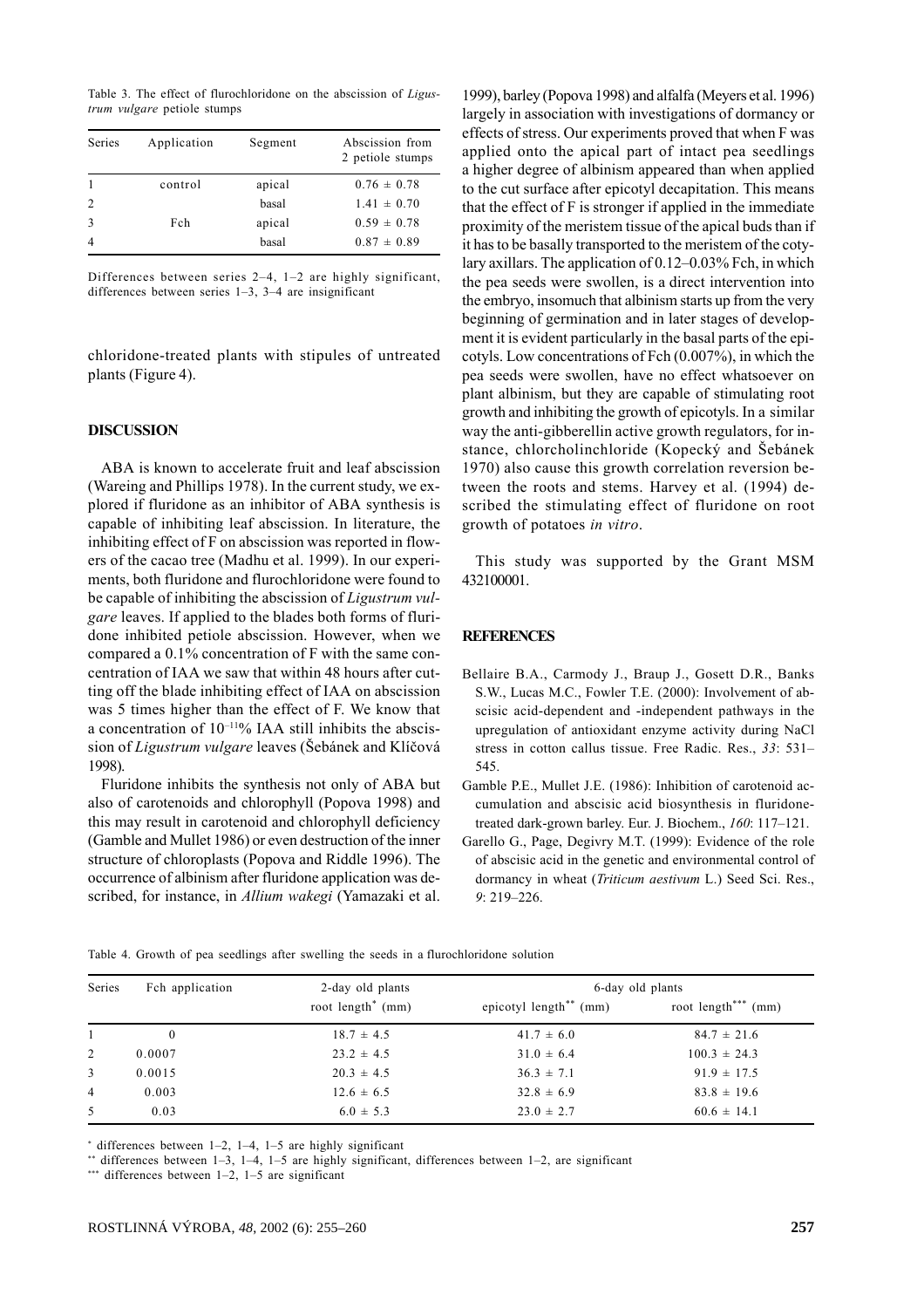

Figure 1. The effect of fluridone on the degree of albinism in intact pea plants; Fluridone  $0.5\%$ ,  $0.12\%$ ,  $0.03\%$ , K = control

Figure 2. The effect of fluridone on the degree of albinism in decapitated pea plants; Fluridone  $0.5\%$ ,  $0.12\%$ ,  $0.03\%$ , K = control



Figure 3. From left to right: pea plants germinated from seeds swollen in various concentrations of flurochloridone (0.12, 0.06, 0.03, 0.015 and 0.0015%) and in water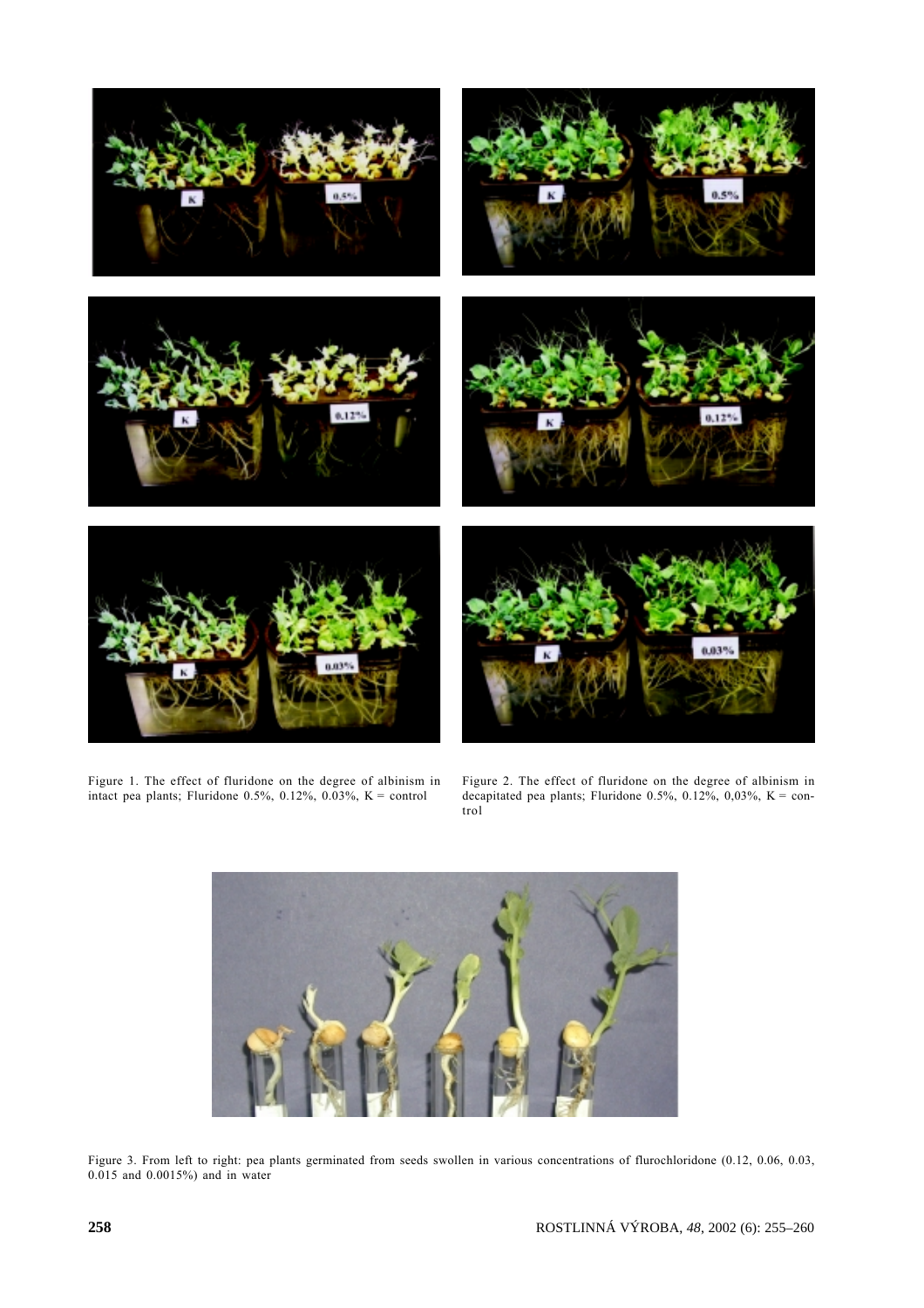

Figure 4. Under an epifluorescence microscope employing blue excitation (460–490 nm) the cells of control stipule were observed as red (left) because of autofluorescence arising from intracellular chlorophyll, whereas stipule of pea treated by 0.06% of fluridon was observed as blue and showed no chlorophyll autofluorescence (right)

- Grappin P., Bouinot D., Sotta B., Miginiac E., Jullien M. (2000): Control of seed dormancy in *Nicotiana plumbaginifolia*: post-inhibition abscisic acid synthesis imposes dormancy maintenance. Planta, *210*: 279–285.
- Harvey B.M.R., Bowden G., Reavey C., Selby C. (1994): Stimulation of *in vitro* root and shoot growth of potato by increasing sucrose concentration in the presence of fluridone, an inhibitor of abscisic acid synthesis. Plant Cell Tissue Org. Cult., *37*: 271–276.
- Kopecký F., Šebánek J. (1970): Vliv chlorcholinchloridu a dalších reatardantů na korelaci mezi systémem lodyžním a kořenovým. Rostl. Výr., *16*: 181–191.
- Madhu A., Gianfagna T., Anesa M. (1999): The roles of abscisic acid and ethylene in the abscission and senescence of cocoa flowers. Plant Growth Reg., *27*: 149–155.
- Meyers L.L., Russelle M.P., Lamb J.F.S. (1996): Fluridone reveals root elongation differences among alfalfa germplasms. Agron. J., *88*: 67–72.
- Moore R. (1990): Abscisic acid is not necessary for gravitropism in primary roots of *Zea mays*. Ann. Bot., *66*: 281–283.
- Popova L.P. (1998): Fluridone-and light-affected chloroplast ultrastructure and ABA accumulation in drought-stressed barley. Plant Physiol. Biochem., *36*: 313–319.
- Popova L.P., Riddle K.A. (1996): Development and accumulation of ABA in fluridone-treated and drought-stressed *Vicia faba* plants under different light conditions. Physiol. Plant., *98*: 791–797.
- Ragolsky E., Thorpe T.A. (1989): Physiological effects of fluridone on shoot cultures of *Brassica napus* L. and *Beta vulgaris* L. J. Plant Physiol., *134*: 613–618.
- Šebánek J., Klíčová Š. (1998): Vliv koncentrace a způsobu aplikace cytokininu, auxinu a giberelinu na odlučování řapíků *Ligustrum vulgare*. Acta Univ. Agric. Silv. Mendel., *46*: 35–42.
- Wareing P.F., Phillips I.D.J. (1978): The control of growth and differentiation in plants. Pergamon Press, Oxford.
- Yamazaki H., Nishijama T., Yamato Y., Koshioka M., Miura H. (1999): Involvement of ABA in bulb dormancy of *Allium* Wakegi Araki. Endogenous levels of ABA in relation to bulb dormancy and effects of exogenous ABA and fluridone. Plant Growth Regul., *29*: 189–194.
- Yu X.M., Griffith M. (2001): Winter rye antifreeze activity increases in response to cold and drought, but not abscisic acid. Physiol. Plant., *112*: 78–86.

Received on January 17, 2002

#### **ABSTRAKT**

#### **Vliv fluridonu a flurochloridonu na vznik albinismu u hrachu (***Pisum sativum***) a na abscisi listů ptačího zobu (***Ligustrum vulgare***)**

Fluridon (popř. flurochloridon), inhibitor syntézy karotenoidů, chlorofylu a abscisové kyseliny, byl použit ke zkoumání vlivu na abscisi listů *Ligustrum vulgare*. Obě formy fluridonu brzdily abscisi řapíků po aplikaci 0,1% koncentrace v lanolinu na čepele. Fluridon byl schopen brzdit abscisi ještě tehdy, byl-li aplikován na řapík i za 7 h po odříznutí čepele. Fluri-